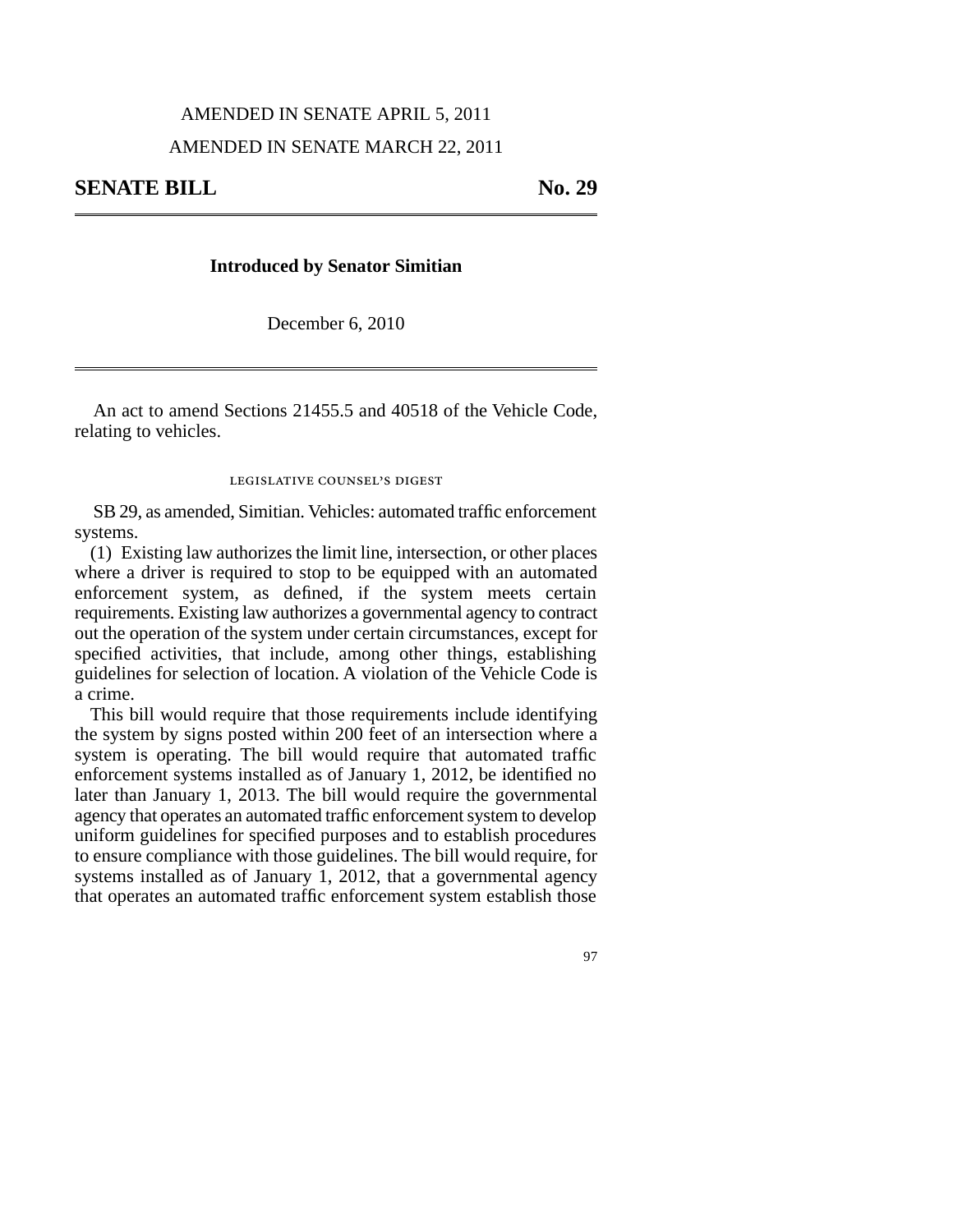guidelines by January 1, 2013. The bill would require the governmental agency to adopt a finding of fact establishing the need for the system at a specific location for reasons related to safety for those systems installed after January 1, 2012.

The bill would prohibit a governmental agency that proposes to install or operate an automated traffic enforcement system from considering revenue generation, beyond recovering its actual costs of operating the system, as a factor when considering whether or not to install or operate a system within its local jurisdiction. The bill would require the manufacturer or supplier that operates an automated traffic enforcement system, in cooperation with the governmental agency, to submit an annual report to the Judicial Council that includes specified information.

(2) Existing law provides special written, mailed notice to appear procedures in connection with certain alleged violations recorded by an automated traffic enforcement system and provides that whenever a written notice to appear has been issued by a peace officer or by a qualified employee of a law enforcement agency on a form approved by the Judicial Council for an alleged traffic violation recorded by an automated traffic enforcement system, and delivered by mail within 15 days of the alleged violation to the current address of the registered owner of the vehicle on file with the Department of Motor Vehicles, with a certificate of mailing obtained as evidence of service, an exact and legible duplicate copy of the notice when filed with the magistrate constitutes a complaint to which the defendant may enter a plea.

This bill would expand the information that must be included on a notice to appear. The bill would authorize the mailing of a specified courtesy notice or any other notice other than a notice to appear by the issuing agency, manufacturer, or supplier of the automated traffic enforcement system to the registered owner or the alleged violator prior to issuing a notice to appear. The bill would require that this notice contain specified information and, beginning January 1, 2013, be on a form approved by the Judicial Council, following consultation with the traffic and transportation committee of the California Peace Officers' Association. The bill would prohibit a manufacturer or supplier of an automated traffic enforcement system or the governmental agency operating the system from altering the notice to appear or any other form approved by the Judicial Council. If a form is found to have been materially altered, the bill would authorize that the citation, based on the altered form, be dismissed. The bill would also require that the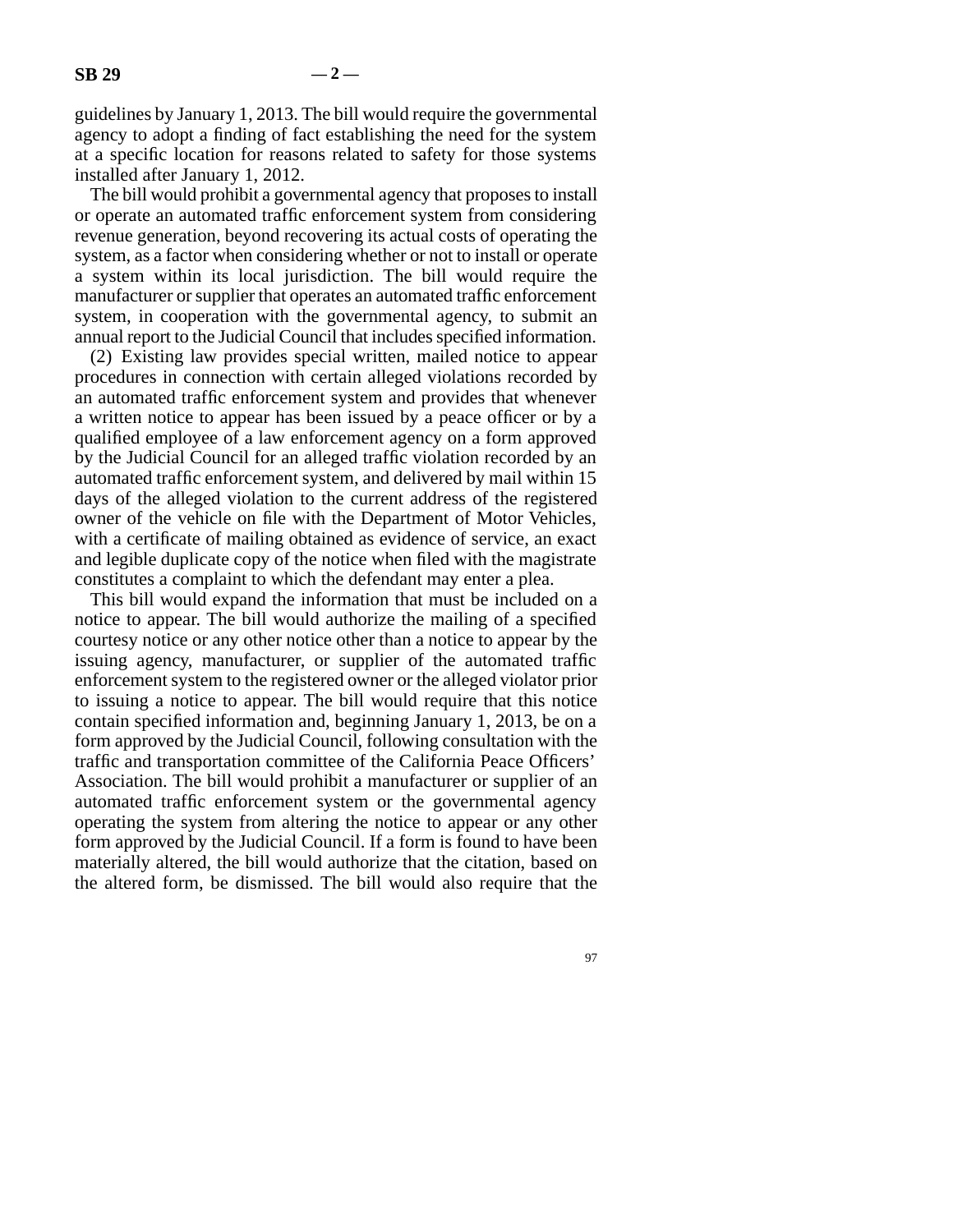citation be dismissed if a magistrate or judge makes a finding that there are grounds for dismissal, in certain circumstances.

(3) Because it is unlawful and constitutes an infraction for any person to violate, or fail to comply with any provision of the Vehicle Code, this bill would impose a state-mandated local program by creating a new crime.

(4) The California Constitution requires the state to reimburse local agencies and school districts for certain costs mandated by the state. Statutory provisions establish procedures for making that reimbursement.

This bill would provide that no reimbursement is required by this act for a specified reason.

Vote: majority. Appropriation: no. Fiscal committee: yes. State-mandated local program: yes.

*The people of the State of California do enact as follows:*

1 2 SECTION 1. Section 21455.5 of the Vehicle Code is amended to read:

3 4 21455.5. (a) The limit line, the intersection, or a place designated in Section 21455, where a driver is required to stop,

5 may be equipped with an automated traffic enforcement system if

6 7 the governmental agency utilizing the system meets all of the following requirements:

8 9 10 11 12 13 14 15 16 17 (1) Identifies the system by signs posted within 200 feet of an intersection where a system is operating that clearly indicate the system's presence and are visible to traffic approaching from all directions in which the automated traffic enforcement system is being utilized to issue citations. A governmental agency utilizing such a system does not need to post signs visible to traffic approaching the intersection from directions not subject to the automated traffic enforcement system. Automated traffic enforcement systems installed as of January 1, 2012, shall be identified no later than January 1, 2013.

18 19 (2) If it locates the system at an intersection, and ensures that the system meets the criteria specified in Section 21455.7.

20 21 (b) Prior to issuing citations under this section, a local jurisdiction utilizing an automated traffic enforcement system shall

22 commence a program to issue only warning notices for 30 days.

23 The local jurisdiction shall also make a public announcement of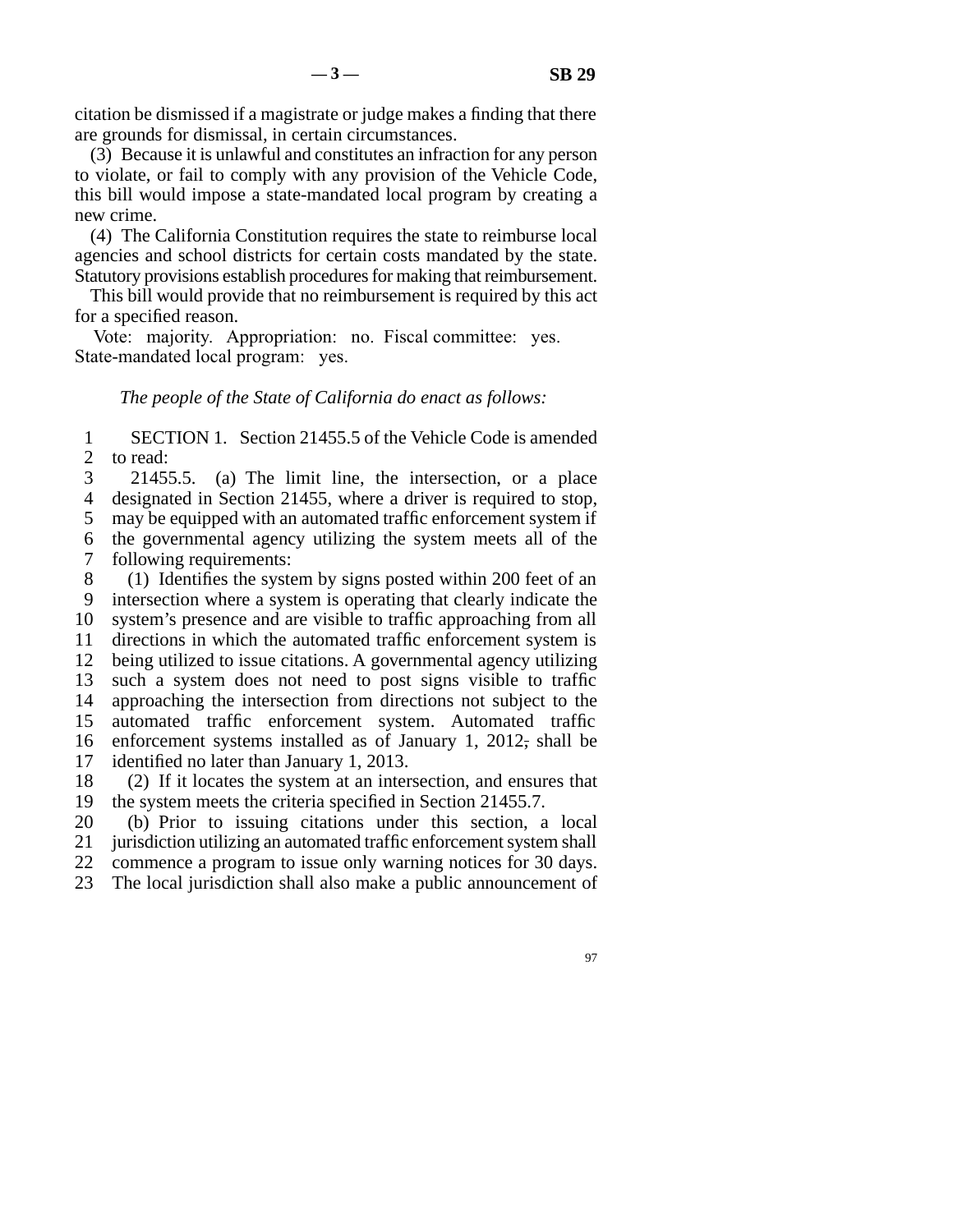1 the automated traffic enforcement system at least 30 days prior to

2 the commencement of the enforcement program.

3 4 (c) Only a governmental agency, in cooperation with a law enforcement agency, may operate an automated traffic enforcement

5 6 system. A governmental agency that operates an automated traffic enforcement system shall do all of the following:

7 8 9 10 11 12 (1) Develop uniform guidelines for screening and issuing violations and for the processing and storage of confidential information, and establish procedures to ensure compliance with those guidelines. For systems installed as of January 1, 2012, a governmental agency that operates an automated traffic enforcement system shall establish those guidelines by January 1,

13 2013.

14 15 (2) Perform administrative functions and day-to-day functions, including, but not limited to, all of the following:

16 (A) Establishing guidelines for selection of location. Prior to

17 installing an automated traffic enforcement system after January

18 19 1, 2012, the governmental agency shall make and adopt a finding of fact establishing that the system is needed at a specific location

20 for reasons related to safety.

21 (B) Ensuring that the equipment is regularly inspected.

22 23 (C) Certifying that the equipment is properly installed and calibrated, and is operating properly.

24 25 (D) Regularly inspecting and maintaining warning signs placed under paragraph (1) of subdivision (a).

26 27 (E) Overseeing the establishment or change of signal phases and the timing thereof.

28 29 30 (F) Maintaining controls necessary to ensure that only those citations that have been reviewed and approved by law enforcement are delivered to violators.

31 32 33 34 35 36 37 (d) The activities listed in subdivision (c) that relate to the operation of the system may be contracted out by the governmental agency, if it maintains overall control and supervision of the system. However, the activities listed in paragraph (1) of, and subparagraphs  $(A)$ ,  $(D)$ ,  $(E)$ , and  $(F)$  of paragraph  $(2)$  of, subdivision (c) shall not be contracted out to the manufacturer or supplier of the automated traffic enforcement system.

38 (e) (1) Notwithstanding Section 6253 of the Government Code,

39 or any other law, photographic records made by an automated

40 traffic enforcement system shall be confidential, and shall be made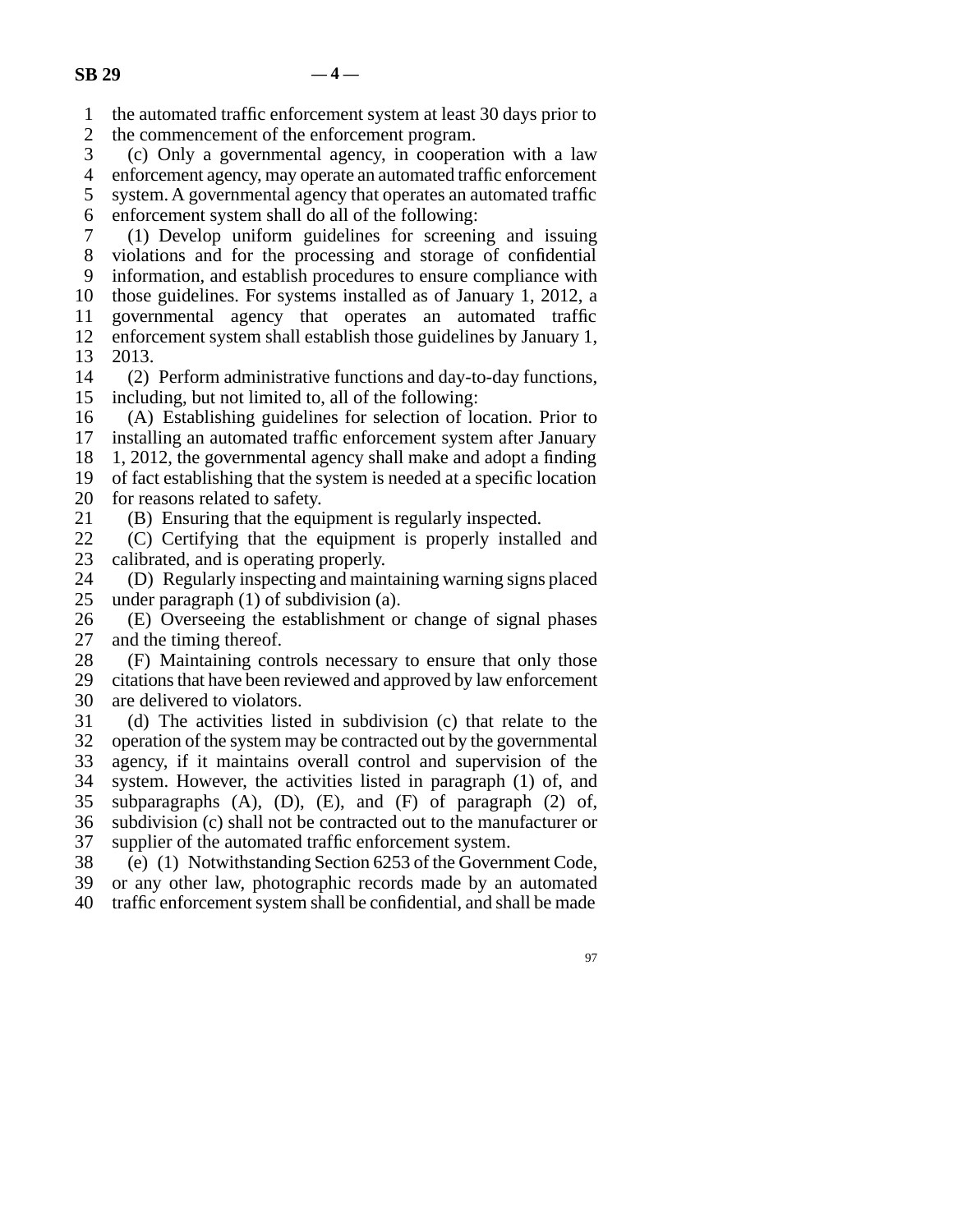1 2 available only to governmental agencies and law enforcement agencies and only for the purposes of this article.

3 4 (2) Confidential information obtained from the Department of Motor Vehicles for the administration or enforcement of this article

5 6 shall be held confidential, and shall not be used for any other purpose.

7 8 9 10 11 12 13 14 (3) Except for court records described in Section 68152 of the Government Code, the confidential records and information described in paragraphs (1) and (2) may be retained for up to six months from the date the information was first obtained, or until final disposition of the citation, whichever date is later, after which time the information shall be destroyed in a manner that will preserve the confidentiality of any person included in the record or information.

15 16 17 18 (f) Notwithstanding subdivision (e), the registered owner or any individual identified by the registered owner as the driver of the vehicle at the time of the alleged violation shall be permitted to review the photographic evidence of the alleged violation.

19 20 21 22 23 24 (g) (1) A contract between a governmental agency and a manufacturer or supplier of automated traffic enforcement equipment shall not include provision for the payment or compensation to the manufacturer or supplier based on the number of citations generated, or as a percentage of the revenue generated, as a result of the use of the equipment authorized under this section.

25 26 27 28 (2) Paragraph (1) does not apply to a contract that was entered into by a governmental agency and a manufacturer or supplier of automated traffic enforcement equipment before January 1, 2004, unless that contract is renewed, extended, or amended on or after

29 January 1, 2004.

30 31 (3) A governmental agency that proposes to install or operate an automated traffic enforcement system shall not consider revenue

32 generation, beyond recovering its actual costs of operating the

33 system, as a factor when considering whether or not to install or

34 operate a system within its local jurisdiction.

35 36 37 38 39 40 (h) A manufacturer or supplier that operates an automated traffic enforcement system pursuant to this section shall, in cooperation with the governmental agency, submit an annual report to the Judicial Council that includes, but is not limited to, all of the following information if this information is in the possession of, or readily available to, the manufacturer or supplier: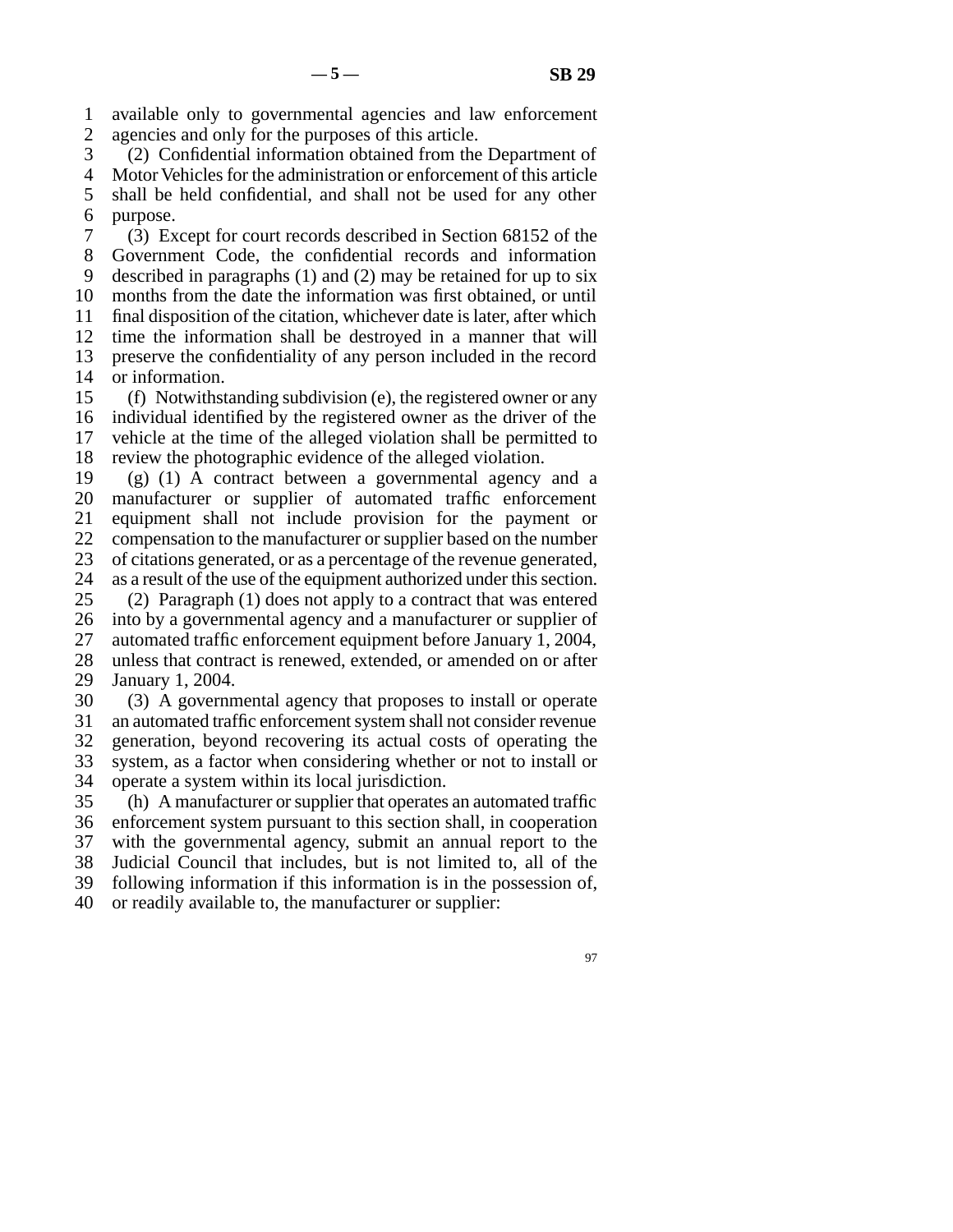| $\mathbf{1}$ | (1) The number of alleged violations captured by the systems     |
|--------------|------------------------------------------------------------------|
|              | 2 they operate.                                                  |
|              | 3 (2) The number of citations issued by a law enforcement agency |
|              | 4 based on information collected from the automated traffic      |

5 6 7 8 enforcement system. (3) For citations identified in paragraph (2), the number of violations that involved traveling straight through the intersection, turning right, and turning left.

9 10 (4) The number and percentage of citations that are dismissed by the court.

11 12 13 (5) The number of traffic collisions at each intersection that occurred prior to, and after the installation of, the automated traffic enforcement system.

14 15 16 17 18 19 20 21 22 23 24 25 26 27 28 29 SEC. 2. Section 40518 of the Vehicle Code is amended to read: 40518. (a) Whenever a written notice to appear has been issued by a peace officer or by a qualified employee of a law enforcement agency on a form approved by the Judicial Council for an alleged violation of Section 22451, or, based on an alleged violation of Section 21453, 21455, or 22101 recorded by an automated traffic enforcement system pursuant to Section 21455.5 or 22451, and delivered by mail within 15 days of the alleged violation to the current address of the registered owner of the vehicle on file with the department, with a certificate of mailing obtained as evidence of service, an exact and legible duplicate copy of the notice when filed with the magistrate shall constitute a complaint to which the defendant may enter a plea. Preparation and delivery of a notice to appear pursuant to this section is not an arrest. (b) (1) A notice to appear shall contain the name and address of the person, the license plate number of the person's vehicle, the

30 31 32 33 34 35 36 37 38 39 40 violation charged, including a description of the offense, and the time and place when, and where, the person may appear in court or before a person authorized to receive a deposit of bail. The time specified shall be at least 10 days after the notice to appear is delivered. If, after the notice to appear has been issued, the citing peace officer or qualified employee of a law enforcement agency determines that, in the interest of justice, the citation or notice should be dismissed, the citing agency may recommend, in writing, to the magistrate or the judge that the case be dismissed. The recommendation shall cite the reasons for the recommendation and be filed with the court. If the magistrate or judge makes a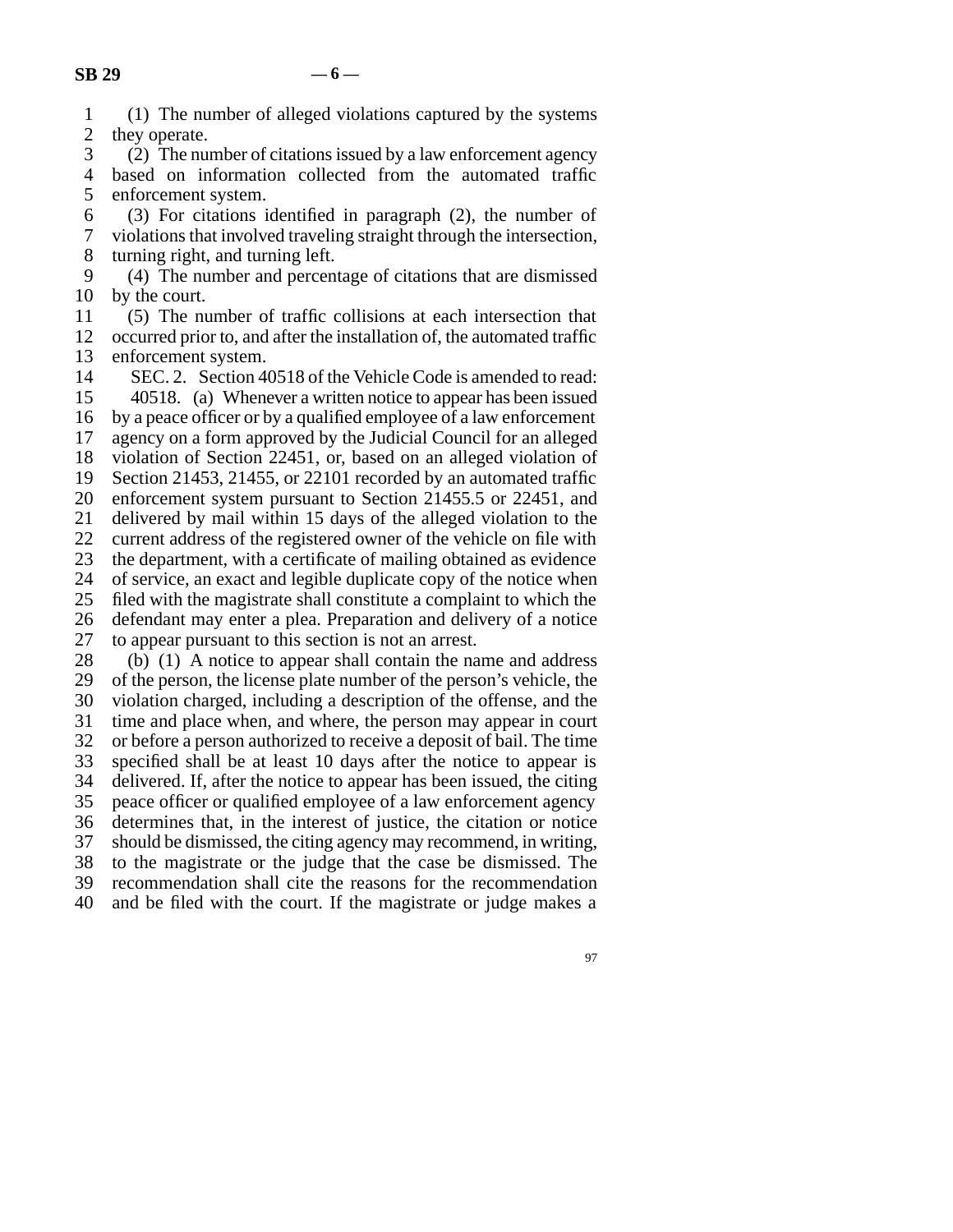1 2 finding that there are grounds for dismissal, the finding shall be entered on the record and the infraction dismissed.

3 4 (2) A notice to appear shall also contain all of the following information:

5 6 7 8 (A) The methods by which the registered owner of the vehicle or the alleged violator may view and discuss with the issuing agency, both by telephone and in person, the evidence used to substantiate the violation.

9 (B) The contact information of the issuing agency.

10 11 12 13 (C) Information provided by the manufacturer or supplier of the automated traffic enforcement system or the governmental agency with which it contracts that clearly and conspicuously identifies the manufacturer or supplier of the system.

14 15 16 17 18 19 20 21 22 23 (c) This section and Section 40520 do not preclude the issuing agency, manufacturer, *or the manufacturer* or supplier of the automated traffic enforcement system from mailing a courtesy notice or any other notice other than a notice to appear to the registered owner of the vehicle or the alleged violator prior to issuing a notice to appear. The courtesy notice or other notice other than a notice to appear shall be, beginning January 1, 2013, on a form approved by the Judicial Council, following consultation with the traffic and transportation committee of the California Peace Officers'Association, and shall contain all of the following

24 information:

25 26 27 28 (1) The methods by which the registered owner of the vehicle or the alleged violator may view and discuss with the issuing agency, both by telephone and in person, the evidence used to substantiate the violation.

29 (2) The contact information of the issuing agency.

30 (3) Information provided by the manufacturer or supplier of the

31 automated traffic enforcement system or the governmental agency

32 33 with which it contracts that clearly and conspicuously identifies the manufacturer or supplier of the system.

34 35 36 37 38 39 (d) A manufacturer or supplier of an automated traffic enforcement system or the governmental agency operating the system shall not alter the notice to appear or any other form approved by the Judicial Council. If a form is found to have been materially altered, the citation based on the altered form may be dismissed.